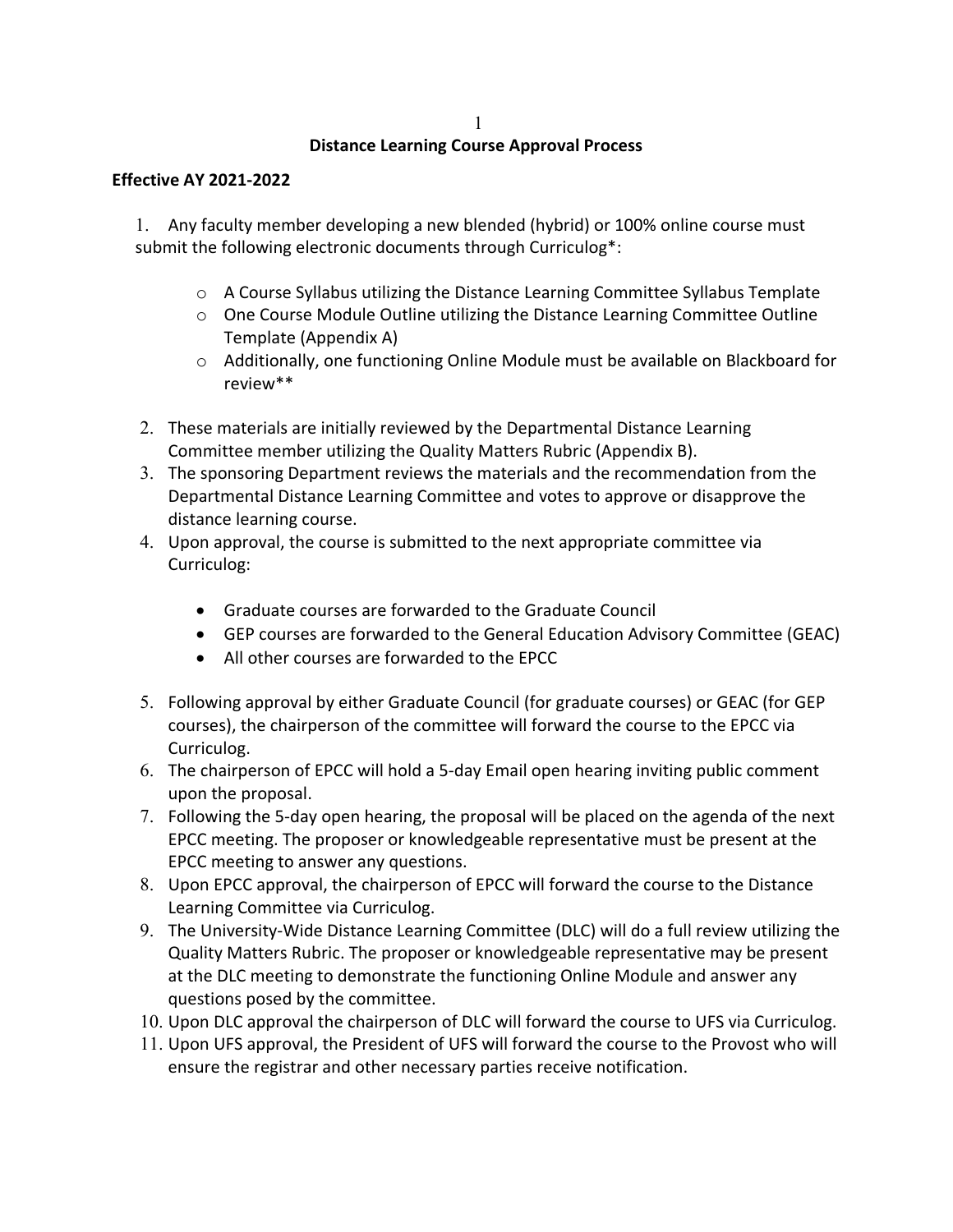\*Note: Courses developed in conjunction with Wiley Educational Services shall not require Distance Learning Committee approval but must still obtain approval through all other University governance procedures.

\*\*Note: In cases of new programs/degrees/majors where one or more faculty may need to be hired to teach a new blended/hybrid or 100% online course(s), the initiator of the new program/degree/major may request from the DL Committee an expedited review of a course(s). The expedited review may waive the requirement calling for a demonstration of a functioning online module. Such a request shall not be unduly denied.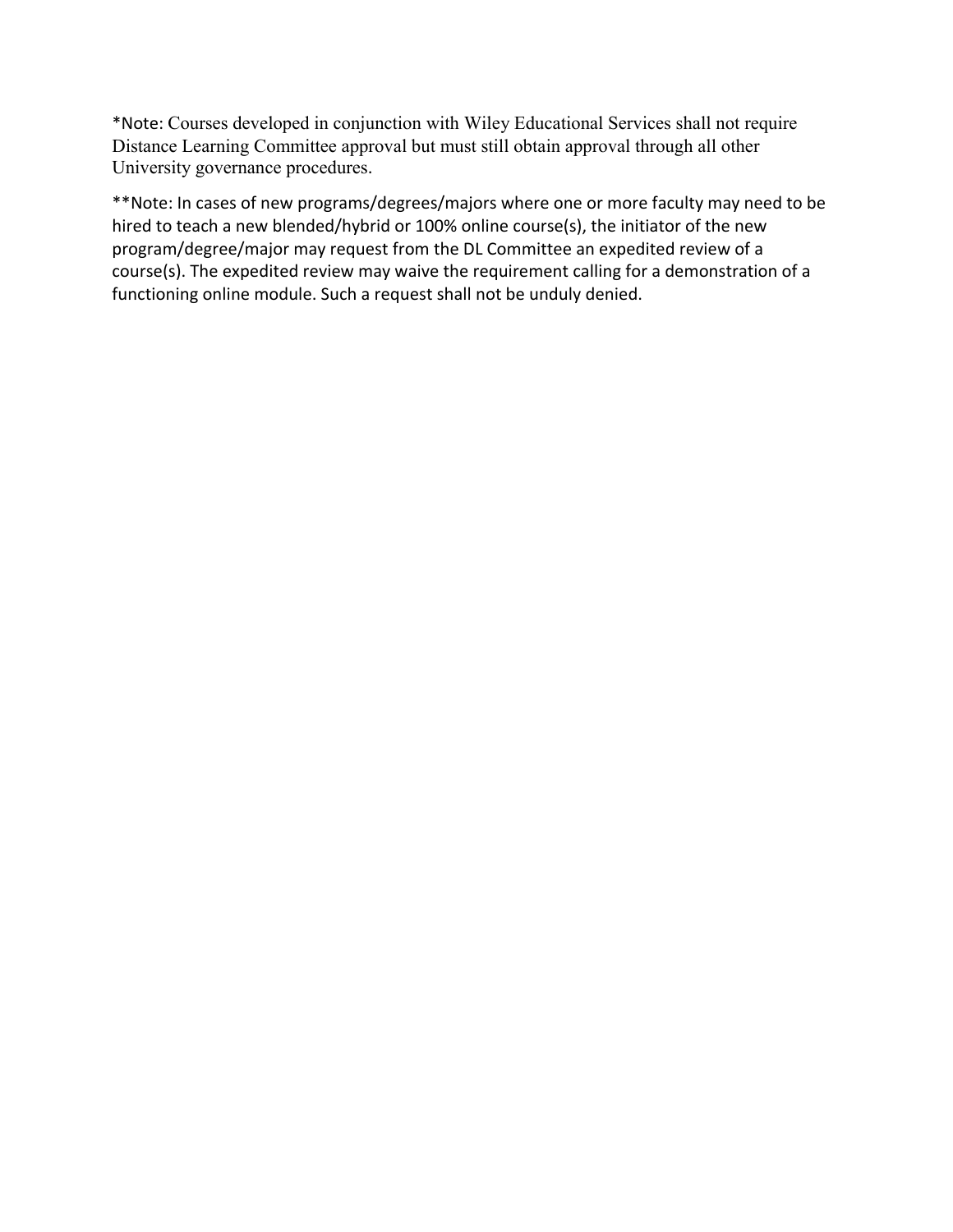## **Appendix A Course / Module Plan Template**

**Course/ Module Plan for:** *Course name*

**Module Name:** 

**Time frame for completion:** *(i.e., one week, two weeks, etc.)*

| Course/Module<br><b>Objectives</b>                                         | Learner<br><b>Outcomes</b>                                                                                                                                                                                                                                    | <b>Learning</b><br><b>Resources</b>                                                                                                     | <b>Teaching/Learning</b><br><b>Strategies/ Technology</b><br><b>Learning Objects</b>                                                                                            | <b>Methods of</b><br><b>Student</b><br>Assessment                                   |
|----------------------------------------------------------------------------|---------------------------------------------------------------------------------------------------------------------------------------------------------------------------------------------------------------------------------------------------------------|-----------------------------------------------------------------------------------------------------------------------------------------|---------------------------------------------------------------------------------------------------------------------------------------------------------------------------------|-------------------------------------------------------------------------------------|
| Unit objectives<br>should be aligned<br>with general course<br>objectives. | <b>Describes what</b><br>the student will<br>be able to do<br>upon<br>completion of<br>the module<br>(i.e., the<br>student will be<br>able to describe<br>a process or the<br>student will be<br>able to analyze<br>some concept,<br>issue, problem,<br>etc.) | What texts,<br>articles, ancillary<br>materials (other<br>media, etc.) are<br>needed to<br>accomplish the<br>objectives of the<br>unit? | How will learning be<br>facilitated: list podcasts,<br>written assignments,<br>quizzes, discussion<br>boards/groups, face-to-<br>face discussions (for<br>hybrid classes), etc. | Quizzes, tests,<br>written<br>assignments,<br>participation in<br>discussions, etc. |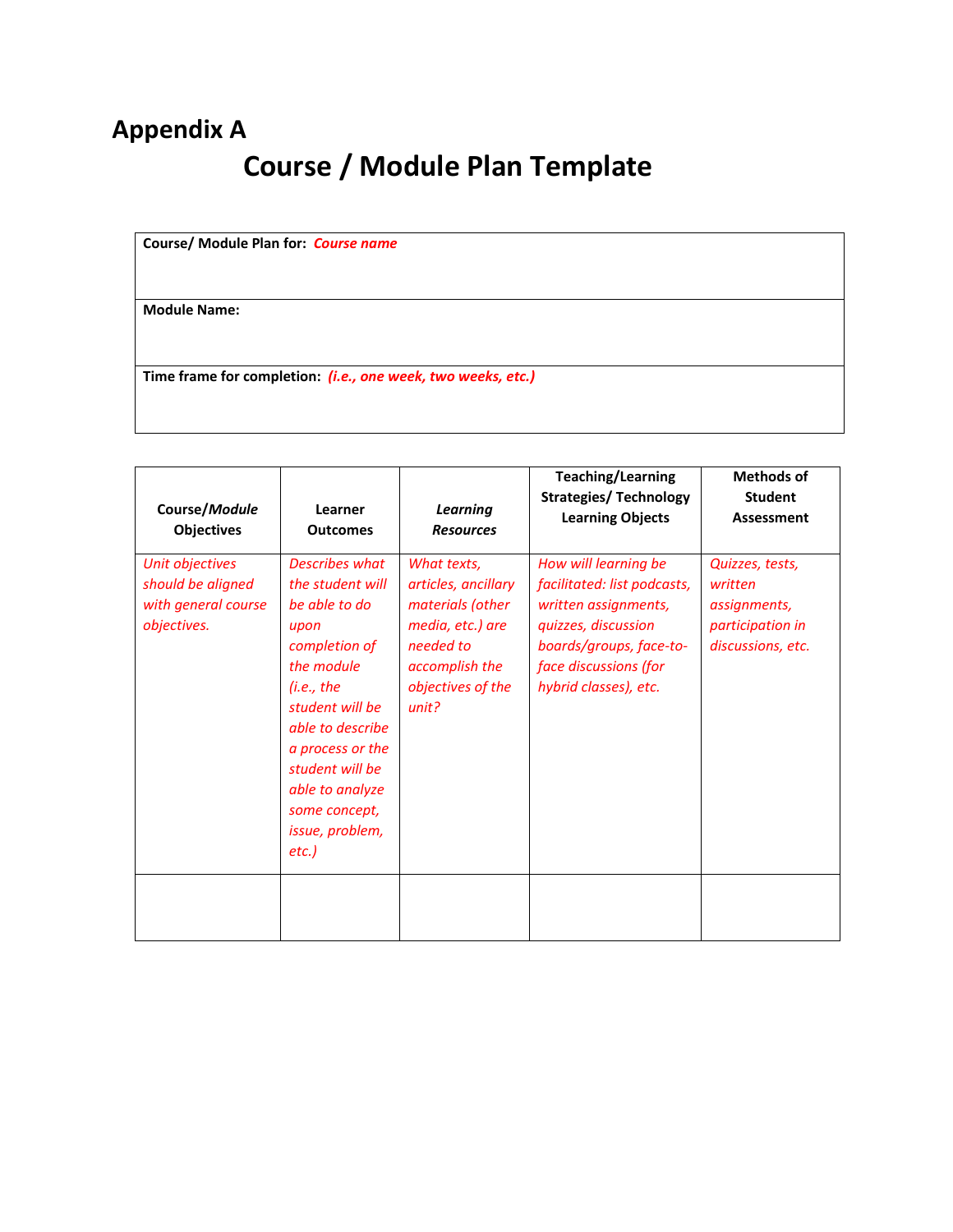# **Course / Module Plan Template (examples)**

**Course / Module Plan for:** *IDST 2225 Civilization and Literature*

**Module Name:** *Renaissance Culture and Literature: The Northern Renaissance*

**Time frame for completion:** *Two weeks*

| Course/Module<br><b>Objectives</b>                                                                                                                                                                                                     | <b>Learner Outcomes</b>                                                                                                                                                                                                                                                                    | <b>Learning Resources</b>                                                                                                                                                                                                                                                     | <b>Teaching/Learning</b><br>Strategies/<br><b>Technology Learning</b><br>Objects                                                                                                                                                                                                                                         | <b>Methods of</b><br><b>Student</b><br><b>Assessment</b>                                                                                                                                                                                                    |
|----------------------------------------------------------------------------------------------------------------------------------------------------------------------------------------------------------------------------------------|--------------------------------------------------------------------------------------------------------------------------------------------------------------------------------------------------------------------------------------------------------------------------------------------|-------------------------------------------------------------------------------------------------------------------------------------------------------------------------------------------------------------------------------------------------------------------------------|--------------------------------------------------------------------------------------------------------------------------------------------------------------------------------------------------------------------------------------------------------------------------------------------------------------------------|-------------------------------------------------------------------------------------------------------------------------------------------------------------------------------------------------------------------------------------------------------------|
| Unit objectives<br>should be aligned<br>with general<br>course objectives.                                                                                                                                                             | Describes what the<br>student will be able<br>to do upon<br>completion of the<br>module (i.e., the<br>student will be able<br>to describe a<br>process or the<br>student will be able<br>to analyze some<br>concept, issue,<br>problem, etc.)                                              | What texts, articles,<br>ancillary materials<br>(other media, etc.)<br>are needed to<br>accomplish the<br>objectives of the<br>unit?                                                                                                                                          | How will learning be<br>facilitated: list<br>podcasts, written<br>assignments, quizzes,<br>discussion<br>boards/groups, face-<br>to-face discussions<br>(for hybrid classes),<br>etc.                                                                                                                                    | Quizzes, tests,<br>written<br>assignments,<br>participation in<br>discussions, etc.                                                                                                                                                                         |
| Student will<br>$\bullet$<br>be able to<br>describe<br>major<br>characteristics<br>of the<br>Northern<br>Renaissance.<br>Students will<br>$\bullet$<br>be able to<br>distinguish<br>between<br>classical and<br>Renaissance<br>tragedy | Students will<br>$\bullet$<br>be able to<br>explain how<br>Hamlet is<br>reflective of<br>Renaissance<br>emphasis upon<br>the psychology<br>of the<br>individual.<br>Students will<br>$\bullet$<br>be able to<br>identify<br>passages in<br>Hamlet that<br>are reflective<br>of Renaissance | $\bullet$<br>Norton<br>Anthology of<br>World<br>Literature.<br>Readings from<br>Erasmus,<br>Shakespeare.<br>Film: Olivier's<br>$\bullet$<br>Hamlet<br>Background<br>$\bullet$<br>notes,<br>including<br>characteristics<br>of<br>Shakespearean<br>tragedy by A.J.<br>Bradley. | $\mathbf{1}$ .<br>Students will<br>complete short<br>answer<br>questions<br>dealing with the<br>play. (self-<br>assessment)<br>Students will<br>2.<br>view film.<br>Students will be<br>$\overline{3}$ .<br>divided into<br>groups; each<br>group will be<br>assigned a<br>question related<br>to the film<br>version of | 1.<br>Short essay<br>on how<br>Hamlet is<br>reflective of<br>Northern<br>Renaissance<br>values.<br>2.<br>Group<br>responses<br>will be<br>graded.<br>3 <sub>1</sub><br>There will be<br>a mid-term<br>examination<br>question<br>dealing with<br>Hamlet and |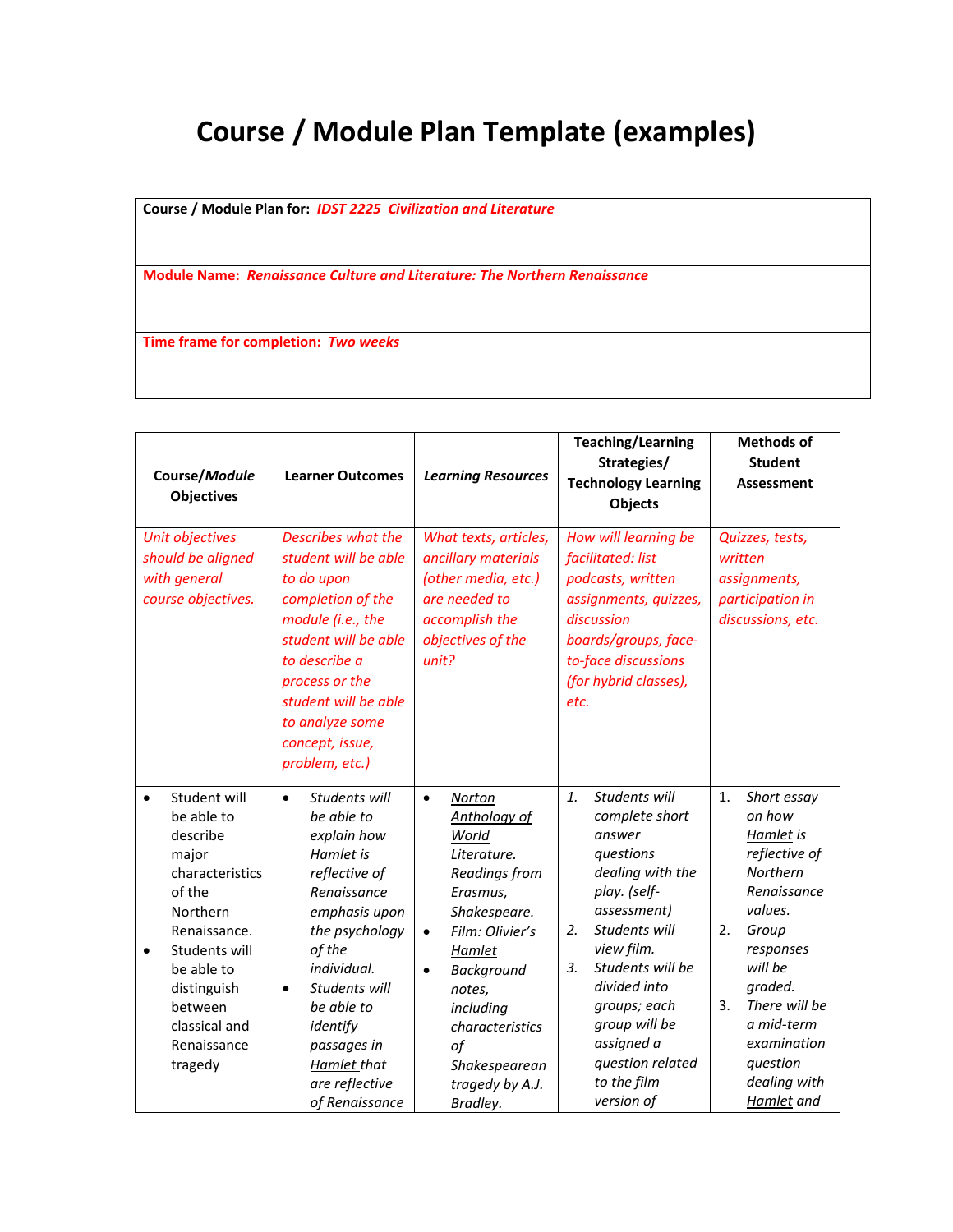| ideals about       | Hamlet. They      | the Northern |
|--------------------|-------------------|--------------|
| humanism.          | will answer       | Renaissance. |
| Students will<br>٠ | those questions   |              |
| be able to         | individually and  |              |
| explain how        | then post         |              |
| Hamlet differs     | responses in      |              |
| as a tragedy       | their groups. A   |              |
| from Oedipus       | discussion will   |              |
| the King (read     | follow which will |              |
| earlier in the     | lead to a "best"  |              |
| course).           | group response    |              |
| Students will      | which will be     |              |
| be able to         | posted to the     |              |
| correlate          | entire class.     |              |
| specific scenes    |                   |              |
| from Hamlet        |                   |              |
| with Bradley's     |                   |              |
| definition of      |                   |              |
| Shakespearean      |                   |              |
| tragedy.           |                   |              |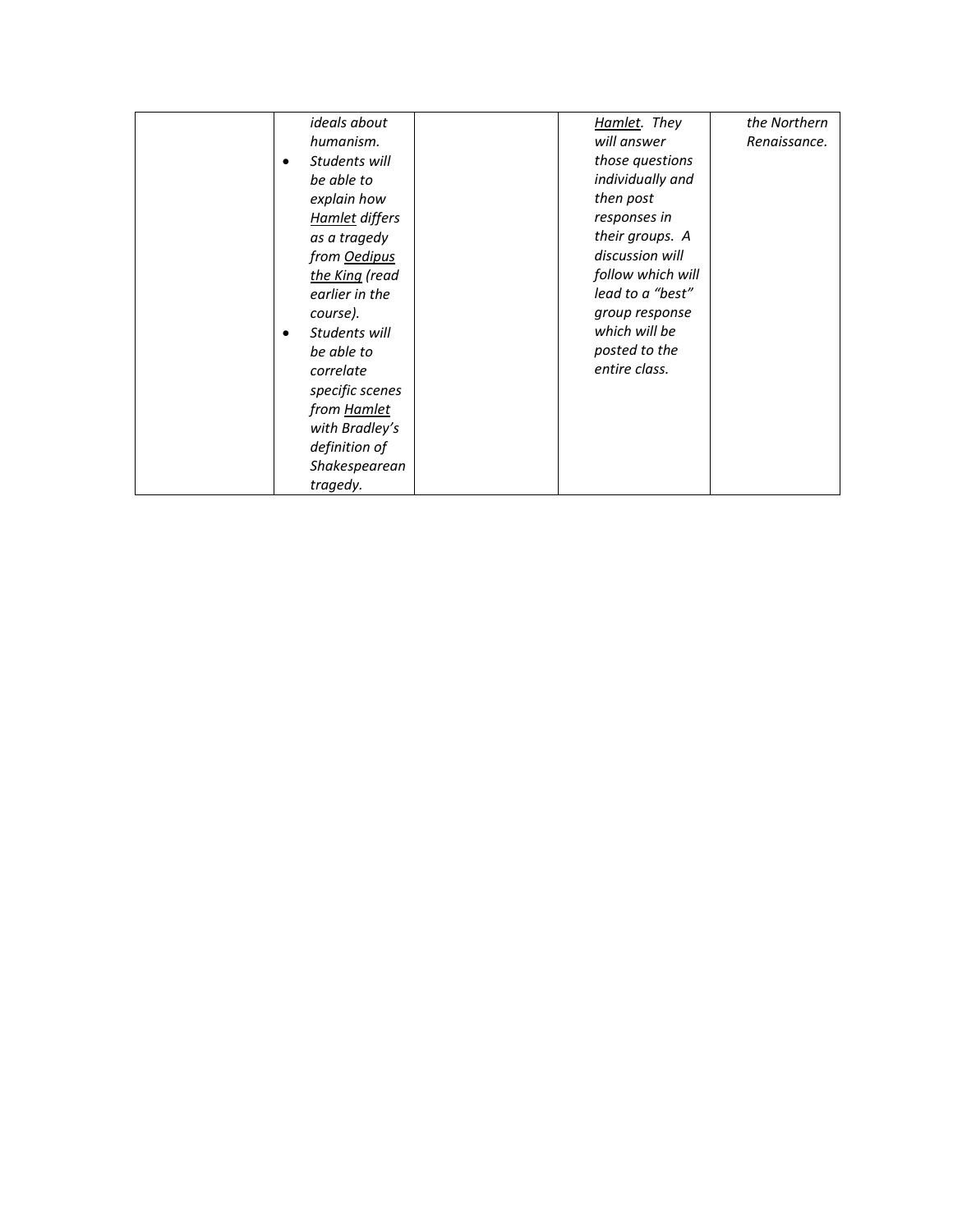### **Appendix B An Adaptation of the Quality Matters Rubric Standards**

| <b>Standard</b><br><b>Course Overview</b> |                                                                                                                                                                 |
|-------------------------------------------|-----------------------------------------------------------------------------------------------------------------------------------------------------------------|
| and Introduction                          | 1.1 Instructions make clear how to get started and where to find various course                                                                                 |
|                                           | components. (Required)                                                                                                                                          |
|                                           | 1.2 A statement introduces the student to the purpose of the course and to its                                                                                  |
|                                           | components; in the case of a hybrid course, the statement clarifies the relationship                                                                            |
|                                           | between the face-to-face and online components. (Required)                                                                                                      |
|                                           | 1.3 Etiquette expectations (sometimes called "netiquette" for online discussions, email,                                                                        |
|                                           | and other forms of communication are stated clearly. (Strongly recommended)                                                                                     |
|                                           | 1.4 Course and/or instructional policies with which the students are expected to comply                                                                         |
|                                           | are clearly stated, or a link to current policies is supplied. (Required)                                                                                       |
|                                           | 1.5 Prerequisite knowledge in the discipline and/or required competencies are clearly                                                                           |
|                                           | stated. (Required)                                                                                                                                              |
|                                           | 1.6 Minimum technical skills expected of the student are clearly stated (Required and<br>partially determined through a readiness survey)                       |
|                                           | 1.7 The self-introduction by the instructor is appropriate and available online. (Required)                                                                     |
|                                           | 1.8 Students are asked to introduce themselves to the class. (Required)                                                                                         |
| <b>Learning Objectives</b>                | 2.1 The course learning objectives describe outcomes that can be meaningfully                                                                                   |
|                                           | assessed. (Required)                                                                                                                                            |
|                                           | 2.2 The module/unit learning objectives describe outcomes that can be assessed and                                                                              |
|                                           | are consistent with the course-level objectives. (Required)                                                                                                     |
|                                           | 2.3 All learning objectives are stated clearly and written from the students' perspective.                                                                      |
|                                           | (Required)                                                                                                                                                      |
|                                           | 2.4 Instructions to students on how to meet the learning objectives are adequate and                                                                            |
|                                           | stated clearly. (Required)<br>2.5 The learning objectives are appropriately designed for the level of the course.                                               |
|                                           | (Required)                                                                                                                                                      |
| <b>Assessment and</b>                     | 3.1 The types of assessments selected measure the stated learning objectives and are                                                                            |
| <b>Measurement</b>                        | consistent with course activities and resources. (Required)                                                                                                     |
|                                           | 3.2 The course grading policy is stated clearly. (Required)                                                                                                     |
|                                           | 3.3 Specific and descriptive criteria are provided for the evaluation of students' work                                                                         |
|                                           | and participation. (Required)                                                                                                                                   |
|                                           | 3.4 The assessment instruments selected are sequenced, varied, and appropriate to the                                                                           |
|                                           | content being assessed. (Strongly Recommended)                                                                                                                  |
|                                           | 3.5 "Self-check" or practice assignments are provided, with timely feedback to students                                                                         |
|                                           | so that students may measure their own learning. (Strongly suggested)<br>4.1 The instructional materials contribute to the achievement of the stated course and |
| <b>Resources and</b><br><b>Materials</b>  | module/unit learning objectives. (Required)                                                                                                                     |
|                                           | 4.2 The purpose of instructional materials and how the materials are to be used for                                                                             |
|                                           | learning activities are clearly explained. (Required)                                                                                                           |
|                                           | 4.3 All resources and materials used in the course are appropriately cited and linked                                                                           |
|                                           | according to SSU library protocol. (Required)                                                                                                                   |
|                                           | 4.4 Instructional materials are current. (Strongly recommended)                                                                                                 |
|                                           | 4.5 The instructional materials have appropriate breadth, depth, currency and provide a                                                                         |
|                                           | variety of perspectives for the student to learn the subject. (Required)                                                                                        |
|                                           | 4.6 The distinction between required and optional materials is clearly explained.                                                                               |
|                                           | (Required))                                                                                                                                                     |